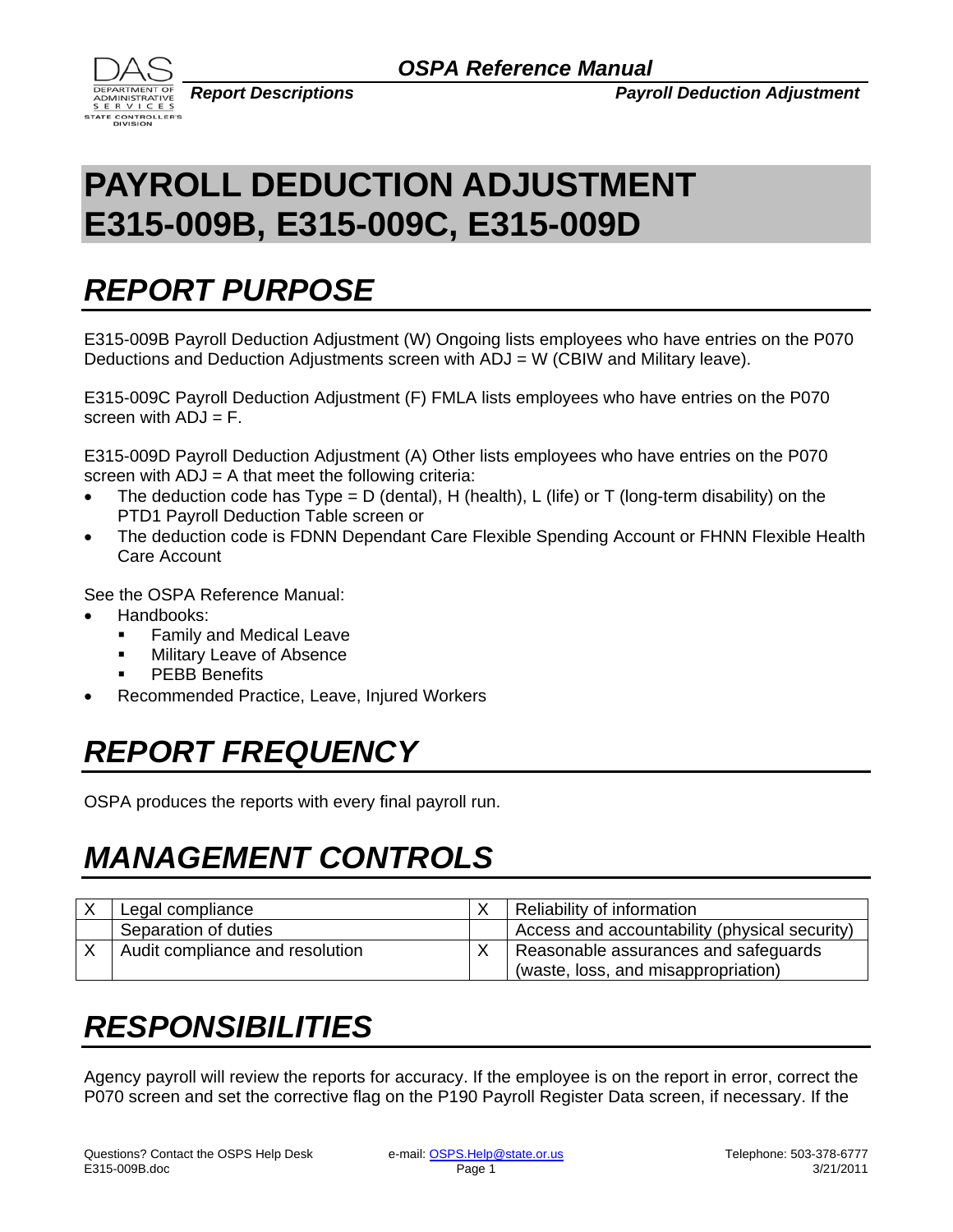

*Report Descriptions Payroll Deduction Adjustment*

employee has sufficient paid time to qualify for insurance coverage, delete the "F" or "W" deduction(s) from the P070 screen.

#### *REPORT INFORMATION DETAILS*

OSPA sorts the reports by agency and employee name.

The reports include:

- AGENCY NUMBER, #####
- EMPLOYEE NAME
- EID Employee ID, OR#######
- DEDUCTION CODE
- DEDUCTION PLAN plan code from the PTD2 Payroll Deduction Table
- EMPLR AMOUNT amount state paid
- EMPL AMOUNT amount employee paid
- PAY PERIOD ENDING, YYYY/MM/DD
- COMMENT COMM from the P070 screen

They also provide agency totals for:

- EMPLR AMOUNT
- EMPL AMOUNT

#### *REPORT MESSAGE CODES*

**Code Message with Code Description Code Description** 

#### *SECURE STORAGE AND DESTRUCTION*

The reports contain confidential information and require secure distribution, storage and destruction.

## *DATAMART ASSOCIATIONS*

Although you can query the monthly combined information against the Datamart DED table, you cannot isolate the information by run to match this report exactly. Please contact OSPS to obtain a duplicate report if necessary.